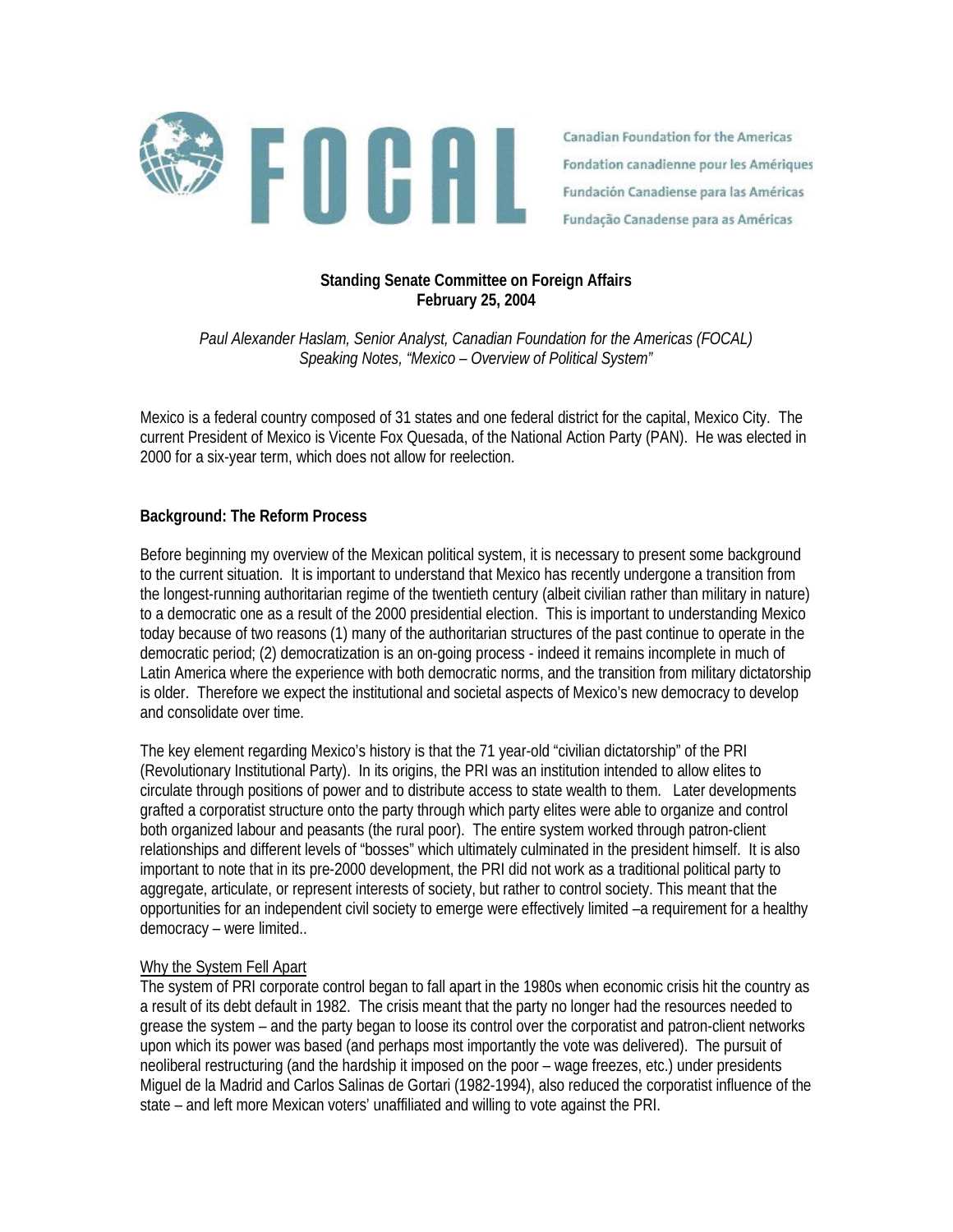A series of electoral reforms conducted after 1977 with the purpose of legitimating the PRIs rule by encouraging the opposition parties to contest, to a limited extent, elections and participate in the Mexican political system, gradually opened a political space which enabled opposition parties, particularly the PAN, to win elections, first at the municipal and state levels. The consequence of this reform process, in which opposition parties demanded fairer and more transparent elections in exchange for political participation and regime legitimation, was ultimately the opening of sufficient political space to permit the defeat of the PRI by the PAN in the 2000 presidential election.

# **The Parties**

# The Institutional Revolutionary Party (PRI)

Despite its 2000 electoral defeat, the PRI remains the dominant party. Its support base is strong particularly in rural areas where traditional patron-client relationships continue to be important in mobilizing political support, and among government employees and business elites who have benefited from its long rule. The PRI is essentially a non-ideological party, following the governments of Miguel de la Madrid and Carlos Salinas de Gortari, which moved its traditional centre-left, statist orientation to the right.

Since I have already discussed its role in some detail, I will not elaborate further on the subject, only to point out that the PRI continues to hold the majority of municipal and state-level governments, as well as the majority (actually a plurality) in both houses of the Congress.

## The National Action Party (PAN)

The PAN currently holds the presidency, and was responsible for the historic defeat of the PRI in the 2000 presidential election. Among the major opposition parties it is the oldest, dating from 1939, and in this respect has been a long-term symbolic competitor with PRI. However, its relatively cooperative relationship with PRI led to the acceptance of electoral wins at the gubernatorial level – allowing party to build a strong organizational base, particularly in the northern border states, especially Baja California, as well as in Jalisco, Guanajuato (Fox's state), Yucatán, and Mexico City (Craig and Cornelius, 1995: 271). Its support base is among urban middle and lower-middle classes.

Ideologically speaking, it is social Christian (opposed to Mexican anti-clericalism), pro-free market and business, and relatively pro-American (US).

## Party of the Democratic Revolution (PRD)

After leftist parties legalized in 1977, the left has emerged as a political force, despite the fact that most of its traditional constituency was already co-opted by the PRI. The PRD was created in 1989 out of a splinter movement from the left wing of PRI, and existing ex-communist and socialist parties. The high point of its support was 31% received by Cuauhtémoc Cárdenas in the1988 presidential contest (even though the PRD had not been officially formed at that point). It also won the mayorship of Mexico City for the first time in 1997.

Its regional strength is found in the area around metropolitan Mexico City area, Michoacan, Guerrero, Tabasco, and Oaxaca (Craig and Cornelius, 1995: 278). In ideological terms it is "nationalist, popular, and democratic" (Craig and Cornelius, 1995: 277). However, thus far, political support has proved to be personalistic in favour of certain leaders, and anti-PRI, rather than representing the long-term development of a societal base (Craig and Cornelius, 1995: 268).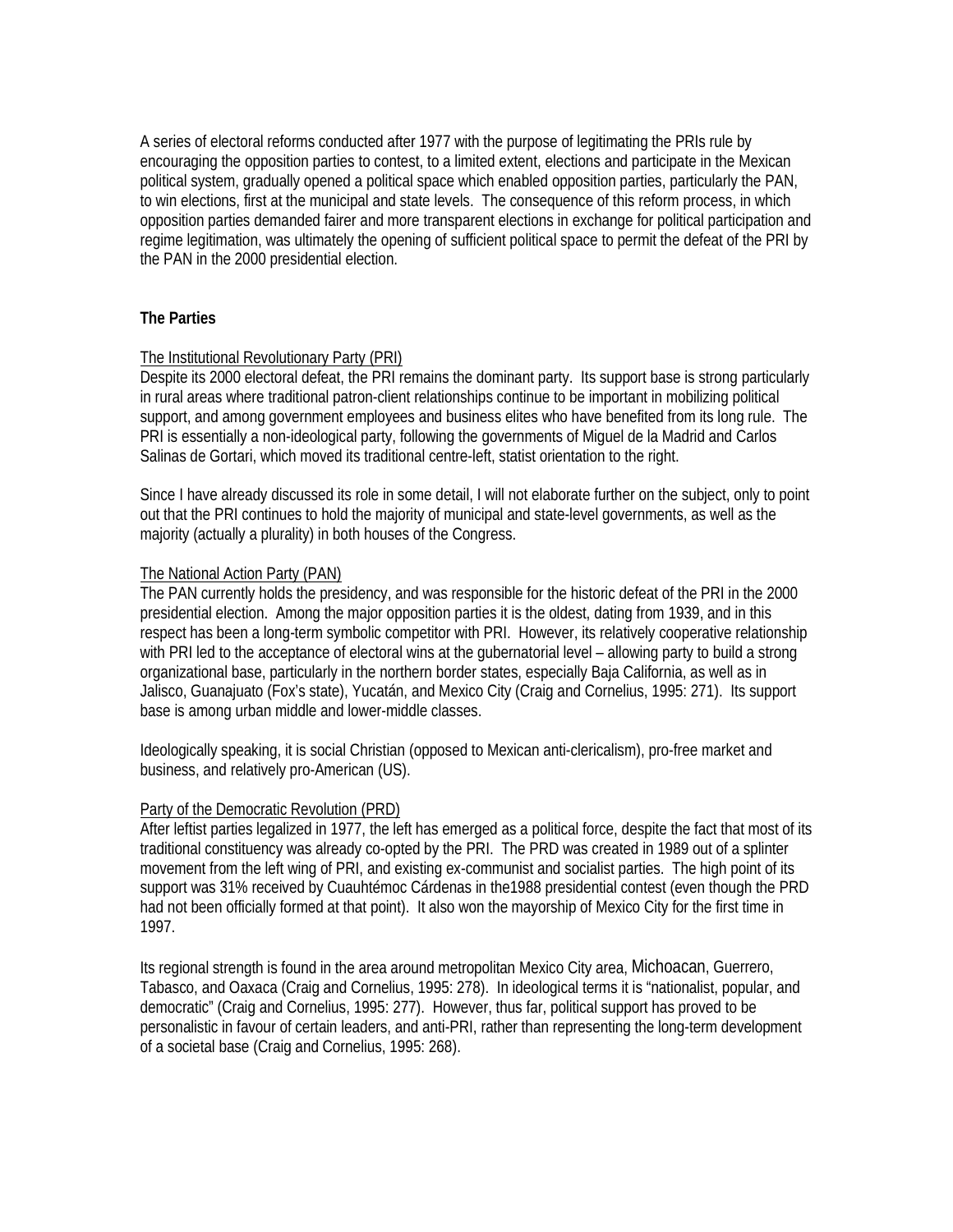# **The Structure of Political Institutions**

# The President

President elected for 6 year terms with no re-election. Worth noting that "no-reelection" is a principle of the Mexican system which is replicated at all levels of government. Post currently occupied by President Vicente Fox of the PAN. His term ends in 2006.

The President has the right to:

- present initiatives to Congress;
- exercise a line-item veto;
- appoint Cabinet (except Attorney General) without approval of Congress;
- name the 21 judges to Supreme Court with Senate approval.

The Mexican system is often characterized as "hyperpresidential" which means that the president disposes of extensive "king-like" power – less evident in the democratic period when the president and Congress are ruled by different parties, instead "divided government" and institutional deadlock and policy inaction have characterized the relationship between the levels of government.

# **Congress**

Bicameral, composed of the Senate and Chamber of Deputies.

Congress:

- can override a presidential veto with 2/3 vote in both chambers;
- raise and lower taxes:
- must approve some presidential decisions such as signing treaties and naming judges (Levy and Bruhn, 1999: 536).
- Constitutional amendments must be approved by 2/3 of members of Congress, and majority of state legislatures

Senate – 128 members, elected for 6 years, no reelection.

- Each of 31 states elects 2 members (by majority); one seat per state assigned to runner-up;
- 32 seats elected through a country-wide proportional representation system.

## Current Composition (2000 election)

| DD             | (plurality)                   |
|----------------|-------------------------------|
| 'NI            | 60                            |
| (Alliance)     | <u>га</u>                     |
| PAN            | ັບ .                          |
| PRD (Alliance) | -<br>$\overline{\phantom{a}}$ |

Chamber of Deputies – 500 members, elected for 3 years, no reelection.

- 300 members from single member ridings by majority;
- 200 from multi-member ridings by proportional representation;

## Current Composition (2003 mid-term election)

| <b>DD</b>     | 223<br>(plurality)    |
|---------------|-----------------------|
| PAN           | (with 17 PVEM)<br>171 |
| <b>PRD</b>    | 96                    |
| <b>Others</b> | 10                    |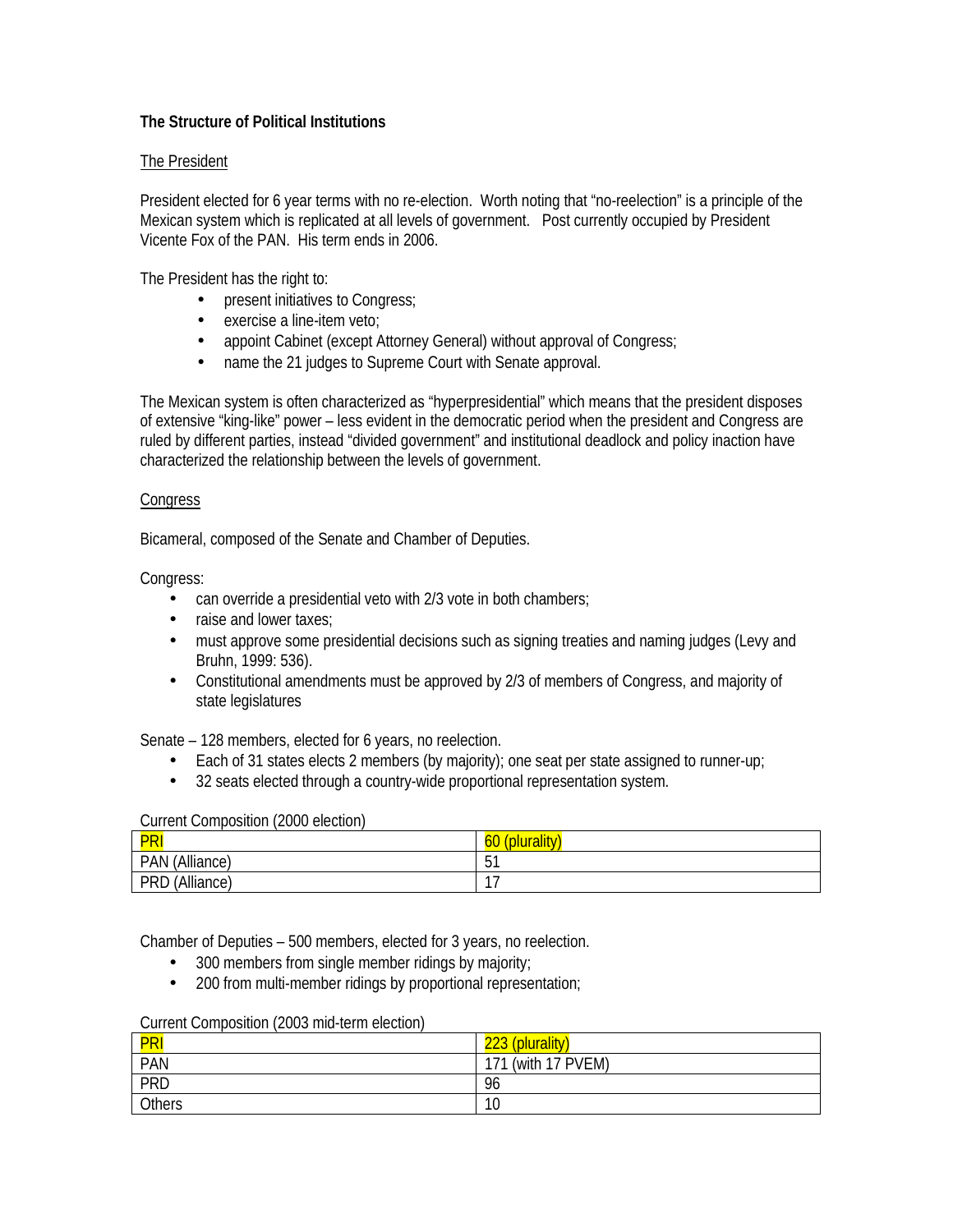#### State Level

States have governors and unicameral legislatures. States handle a range of duties, but despite the consitutional division of powers there is "national government control over basic policy" (Levy and Bruhn, 1999: 534).

State congress elections every 3 years, Governor every 6, no re-election.

#### **Municipalities**

Over 2000 municipalities. PRI continues to rule the majority of municipalities, but has lost control over some high profile cities such as Guadalajara (to the PAN) and Mexico City in 1997 to the PRD (Levy and Bruhn, 1999: 535). Municipal authorities are elected every 3 years with no reelection (not enough time for institution building) (Mizrahi, 2003: 198).

In 1983, constitutional reform to strengthen municipalities by granting authority over collection of municipal property taxes, in addition to existing income from licences and fines. However, remain dependent financially on states and national government for funds. The reform tended to benefit large urban areas with adequate tax base

## **Mexican Federalism – The Division of Powers**

Despite being, formally, a federation, Mexico has traditionally been highly centralized. According to the constitution states have all powers not explicitly defined for federal government, and in the mid- 1990s, health and education were decentralized to states. However, the Constitution mostly limits the power of states (Mizrahi, 2003: 197).

Even with the devolution of health and education responsibility, the Federal government still "fixes teacher wages and has control over educational materials" (Mizrahi, 2003: 200).

Federal government also has financial and spending power:

- particularly fiscal power collects all income tax and consumption taxes (80% of revenue);
- allocations made to states and municipalities according to a formula (dating from 1980), but the federal government retains significant discretion in what it invests in and which states it invests in (most transfers are specifically earmarked thus little sub-national autonomy) (Mizrahi, 2003: 197)
- States want a larger share of federal funds without taking the political responsibility for local taxation (The Economist, 27/03/03)

Decentralization viewed as strengthening local patron-client relationships (local bosses) – not seen as appealing to the centre.

## Judiciary

Within Mexican federalism, the Supreme Court does not play a major role – although that role is gradually expanding.